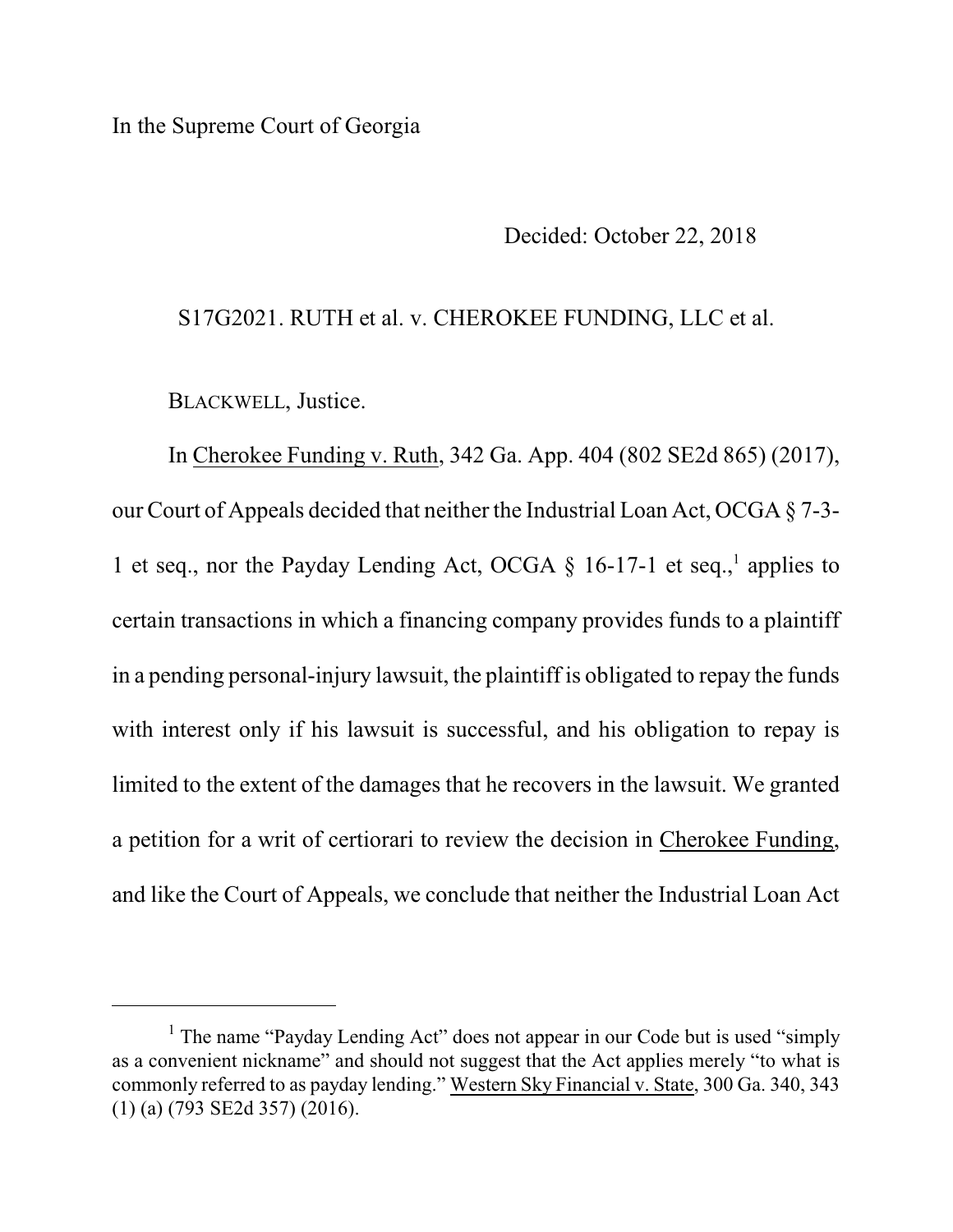nor the Payday Lending Act applies to the transactions at issue in this case. Accordingly, we affirm the judgment of the Court of Appeals.

1. According to the pleadings, $2$  Ronald Ruth and Kimberly Oglesby sustained injuries in automobile accidents, and they retained attorney Michael G. Hostilo to represent them in connection with lawsuits to recover damages for their injuries. While their lawsuits were pending, Ruth and Oglesby obtained funds from Cherokee Funding<sup>3</sup> pursuant to financing agreements that Hostilo (or someone at his law firm) signed on their behalf.<sup>4</sup> By the terms of these

 $2$  This case came to the Court of Appeals as an interlocutory appeal from a ruling of the trial court on a motion to dismiss for failure to state a claim upon which relief might properly be granted pursuant to OCGA § 9-11-12 (b) (6). Accordingly, we view the pleadings in the light most favorable to the plaintiffs, and we must accept the truth of the facts alleged in their complaint. See Atlanta Dev. Auth. v. Clark Atlanta Univ., 298 Ga. 575, 578 (I) (784 SE2d 353) (2016).

 $3$  It appears that Ruth and Oglesby dealt with three affiliated companies, all using the "Cherokee Funding" name – Cherokee Funding, LLC, Cherokee Funding II, LLC, and Cherokee Funding III, LLC. Each of these companies is a defendant in this lawsuit and a party to this appeal, as is Reid M. Zeising, the founding member of the Cherokee Funding companies. Nevertheless, for the purposes of this opinion, we need not distinguish among the three Cherokee Funding companies and Zeising, and we will refer to them simply as "Cherokee Funding."

<sup>&</sup>lt;sup>4</sup> According to the pleadings, Hostilo commonly directed his clients to Cherokee Funding if they needed "lawsuit loans or advances." When a client sought financing from Cherokee Funding, the law firm would consult with Cherokee Funding about the potential settlement value of the client's lawsuit. And when Cherokee Funding agreed to provide financing to a client, it typically would prepare and send a financing agreement to the law firm for execution on behalf of the client under a power of attorney.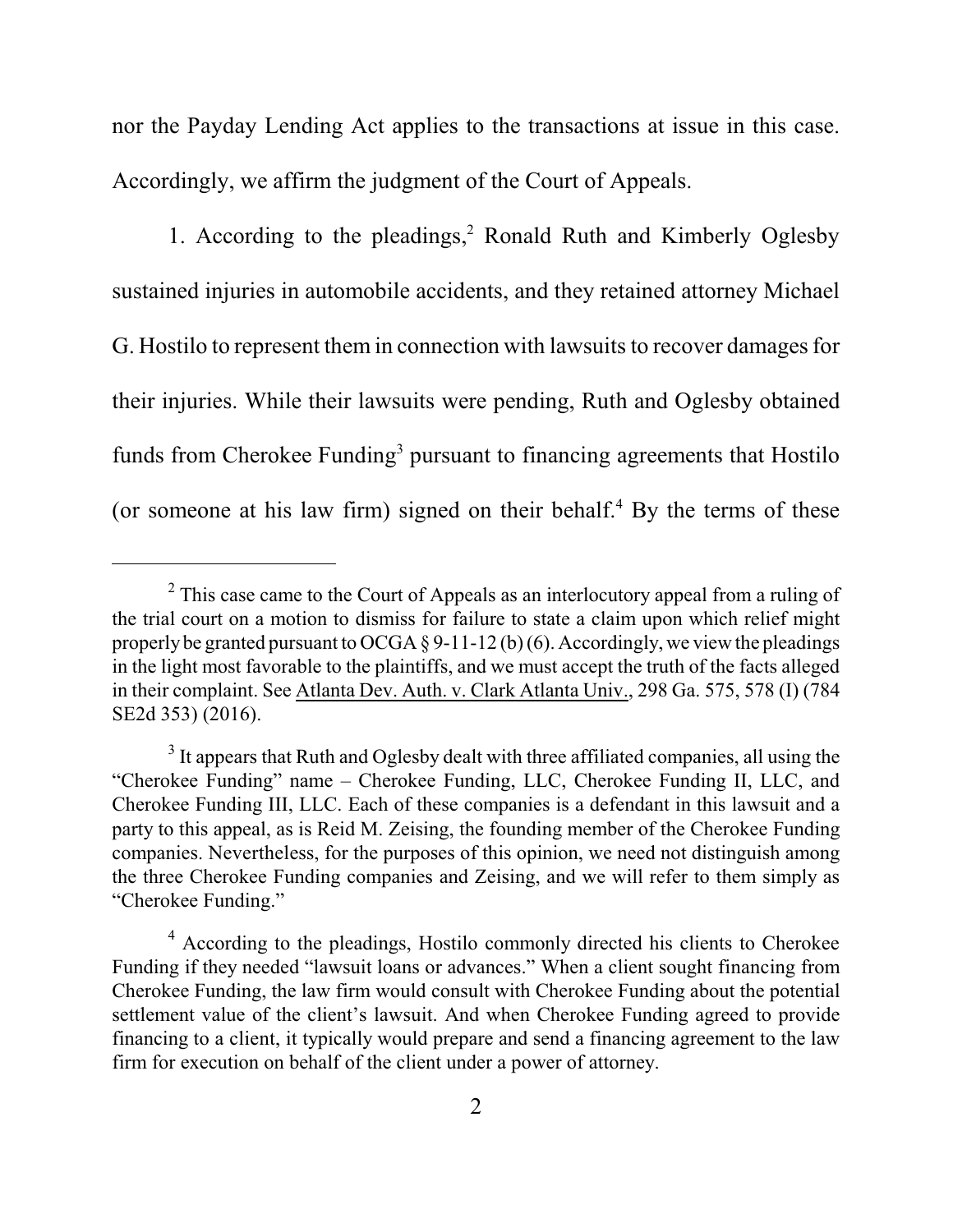financing agreements, Cherokee Funding would provide funds to Ruth and Oglesby for personal expenses, and for the most part, their obligation to repay those funds was contingent upon the success of their lawsuits.<sup>5</sup> If they recovered nothing in their lawsuits, they would have no obligation to repay the funds that Cherokee Funding had provided. If they recovered damages, however, they would be required to repay the amounts that Cherokee Funding had provided, as well as interest at a rate of 4.99 percent per month<sup>6</sup> and various other "fees,"<sup>7</sup>

 $<sup>5</sup>$  The financing agreements provide that, if Ruth or Oglesby were to discontinue their</sup> relationships with Hostilo and retain new counsel prior to the conclusion of their lawsuits, they would be obligated to pay "liquidated damages" to Cherokee Funding unless any new lawyer appearing for them in the lawsuits ratified and agreed to be bound by the terms of their financing agreements. The financing agreements otherwise made repayment contingent upon the success of the lawsuits.

 $6$  The financing agreements refer not to "interest," but instead to a "use fee" of 4.99 percent per month. Notwithstanding the nomenclature of the financing agreements, the "use fee" is properly characterized as interest. See BLACK's LAW DICTIONARY ( $10^{th}$  ed.) at 935 ("interest" is "[t]he compensation fixed by agreement . . . for the use or detention of money").

Ruth and Oglesby both signed powers of attorney that gave Hostilo limited authority to act on their behalf. When Hostilo (or someone at his law firm) signed financing agreements for Ruth and Oglesby, he purported to act pursuant to these powers of attorney. We do not decide today whether the powers of attorney actually authorized Hostilo to enter into financing agreements with Cherokee Funding on behalf of Ruth and Oglesby, nor do we express any opinion about the extent to which Hostilo's dealings with Cherokee Funding on behalf of Ruth and Oglesby were consistent with his professional obligations as an attorney. Neither of those issues is presently before us, although we note that the pleadings in this case give cause to be concerned about the powers of attorney.

<sup>&</sup>lt;sup>7</sup> These other "fees" include a "Mailing Fee," a "Processing Fee," and an "Application" Fee."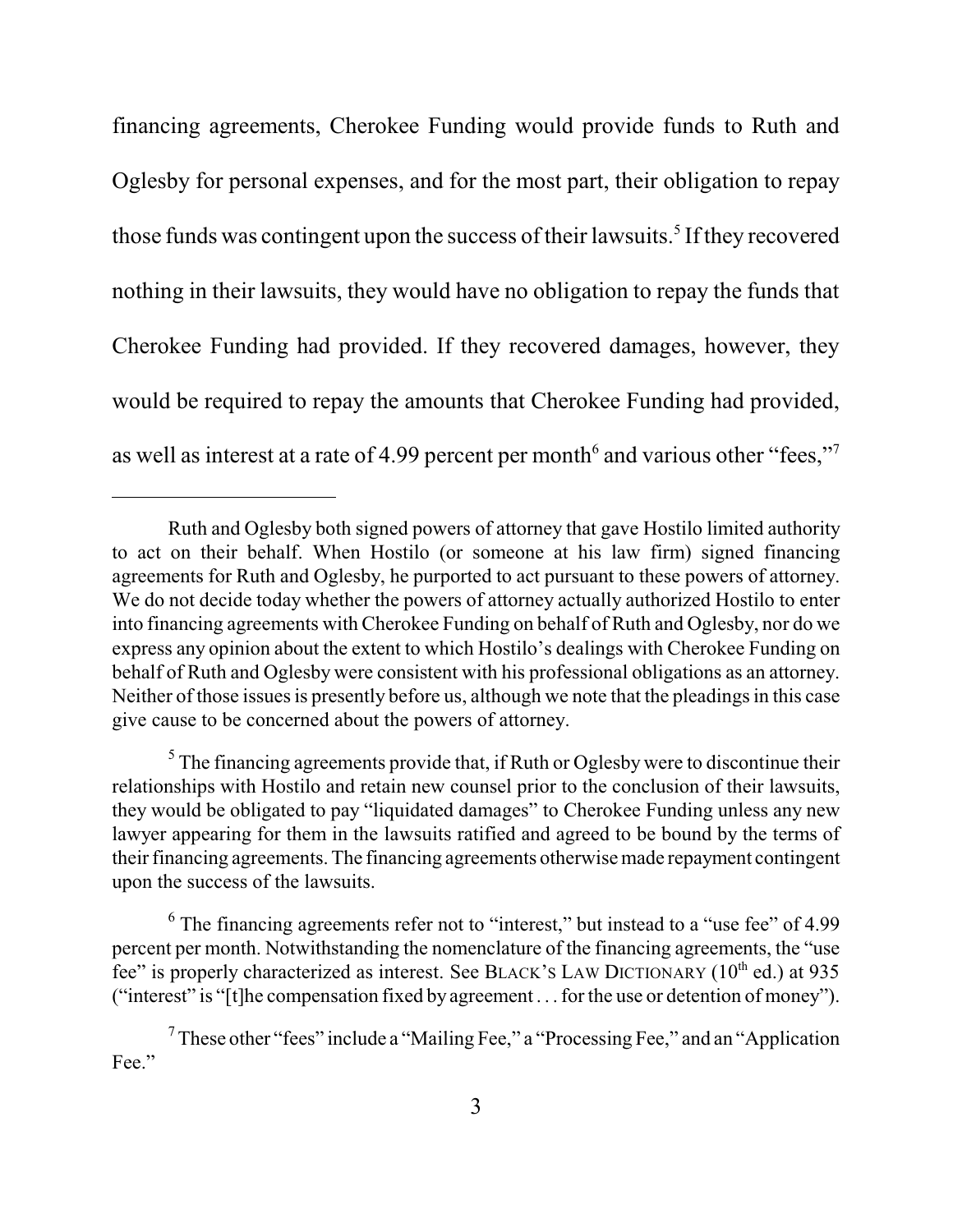up to the amount of their recovery. In no event would they be required to pay Cherokee Funding any amounts in excess of their lawsuit recovery. In fact, Ruth and Oglesby would not have been in default under the financing agreements if they dismissed their underlying lawsuits and kept the money they received from Cherokee Funding.

Hostilo (or someone at his firm) signed the initial financing agreement for Ruth in April 2012, after Ruth asked Hostilo about a loan to cover his personal expenses while his lawsuit was pending. Cherokee Funding then provided \$5,550 to Ruth in several small installments between April 2012 and June 2013 — each subsequent installment apparently was funded under a separate financing agreement, also signed by Hostilo (or someone at his firm) — and Cherokee Funding also assumed Ruth's obligations under a prior loan that he had secured for \$2,500. Ruth settled his personal-injury lawsuit for an unspecified amount sometime in 2016, and Cherokee Funding then sought to recover more than \$84,000 from Ruth pursuant to the terms of his financing agreement.<sup>8</sup>

<sup>&</sup>lt;sup>8</sup> Ruth ended his relationship with Hostilo prior to the settlement of his lawsuit, but he does not allege that Cherokee Funding demanded payment fromhim under the "liquidated damages" provision of the financing agreement. See note 5 supra.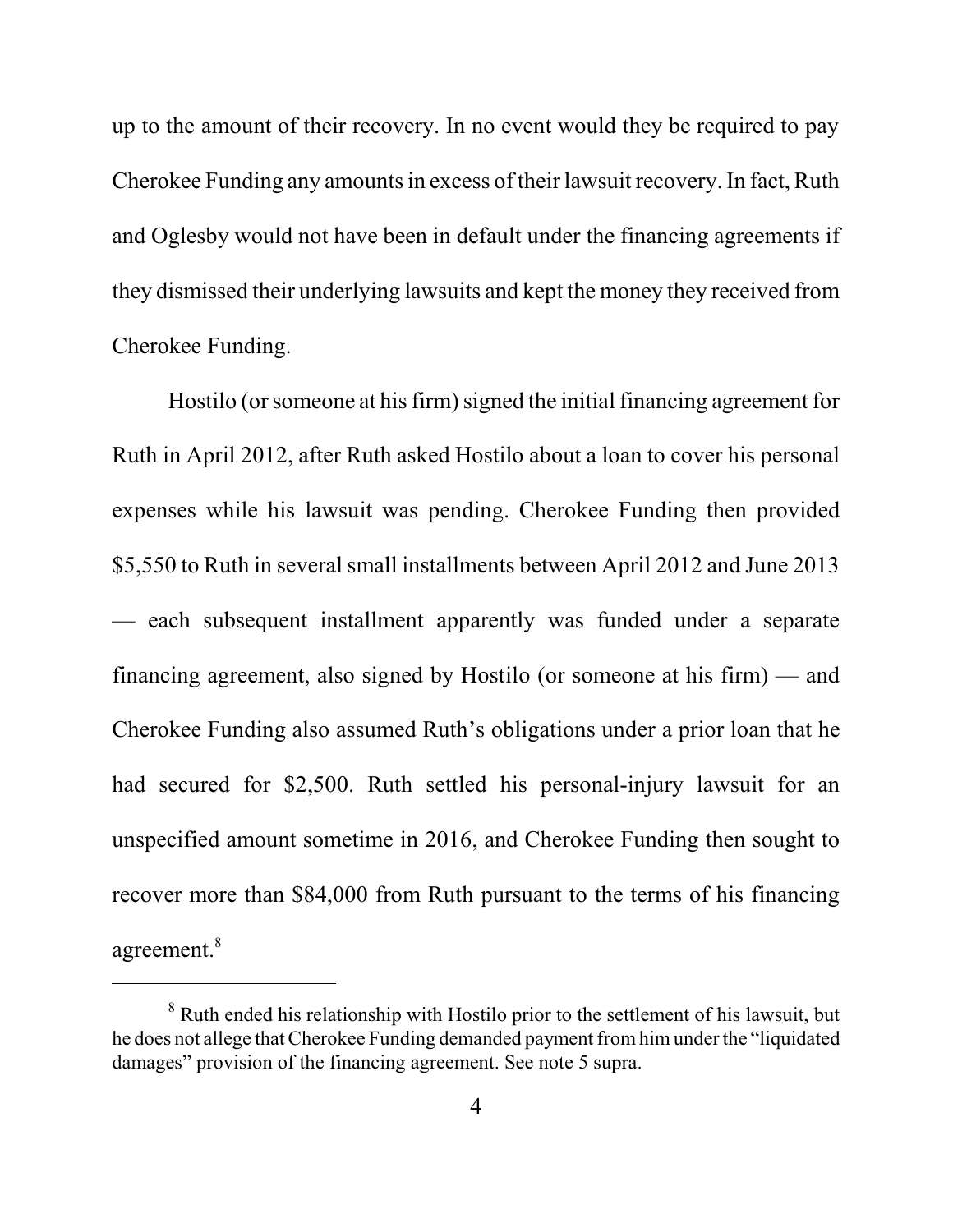Hostilo (or someone at his firm) signed the financing agreement for Oglesby in or around 2013, after Hostilo advised her that she ought to seek medical treatment for the injuries that she sustained in the automobile accident,<sup>9</sup> and he told her that she could get a "cash advance" from Cherokee Funding to pay for the treatment. Cherokee Funding thereafter provided \$400 to Oglesby. She settled her personal-injury lawsuit for an unspecified amount about a year later, and Hostilo deducted \$1,000 from her settlement proceeds to repay Cherokee Funding.

2. In 2016, Ruth and Oglesby filed this lawsuit against Cherokee Funding, seeking relief for themselves and a putative class of similarly situated persons to whom Cherokee Funding provided funds under financing agreements facilitated by Hostilo.<sup>10</sup> Among other things, Ruth and Oglesby alleged that their financing agreements with Cherokee Funding violate the Industrial Loan Act and the Payday Lending Act,<sup>11</sup> and they sought relief against Cherokee Funding

<sup>&</sup>lt;sup>9</sup> Hostilo explained to Oglesby that medical treatment would help to "substantiate her damage claim."

 $10$  Ruth and Oglesby also sued Hostilo's law firm, but this appeal does not concern the claims against the law firm.

<sup>&</sup>lt;sup>11</sup> In particular, Ruth and Oglesby alleged that Cherokee Funding violated these statutes by engaging in the business of making small loans (less than \$3,000) in Georgia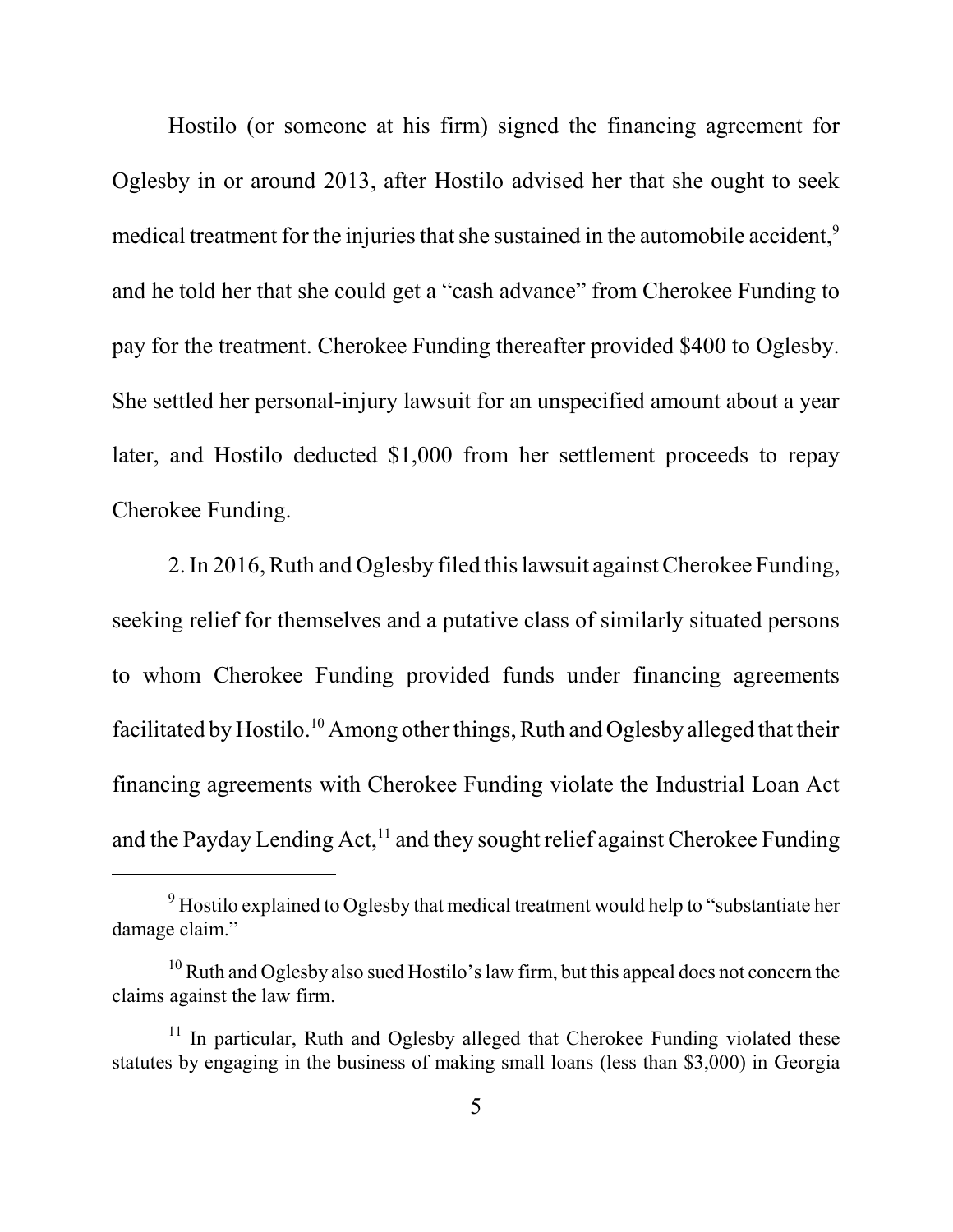pursuant to the remedial provisions of those statutes.<sup>12</sup> Cherokee Funding filed a motion to dismiss those claims under OCGA  $\S$  9-11-12 (b) (6), contending that neither statute applies to its provision of funds under the financing agreements. The trial court granted the motion in part and denied it in part, concluding that the Payday Lending Act applies, but the Industrial Loan Act does not.<sup>13</sup> The trial court issued a certificate of immediate review, and Cherokee Funding sought leave to pursue an interlocutory appeal from the denial of its motion to dismiss the claim under the Payday Lending Act. The Court of Appeals granted the application for interlocutory appeal, and Ruth and Oglesby then cross-appealed the dismissal of their claim under the Industrial Loan Act.

without proper licensing and by charging an unlawful rate of interest. In addition to the claims alleging violations of the Industrial Loan Act and the Payday Lending Act, Ruth and Oglesby asserted claims in their initial complaint against Cherokee Funding for conspiracy and attorney fees, but those claims are not before us.

<sup>&</sup>lt;sup>12</sup> Pursuant to OCGA § 7-3-29 (a), "[a]ny person who shall make loans under [the Industrial Loan Act] without first obtaining a license . . . shall be guilty of a misdemeanor; and any contract made under [the Industrial Loan Act] by such person shall be null and void." Similarly, OCGA § 16-17-3 provides that any person who violates relevant provisions of the PaydayLending Act is "barred from the collection of any indebtedness created by said loan transaction," and the "transaction shall be void ab initio." In addition, OCGA § 16-17-3 establishes that any offending lender shall "be liable to the borrower in each unlawful transaction for three times the amount of any interest or other charges to the borrower."

 $13$  After the trial court denied the motion to dismiss in part, Ruth and Oglesby amended their complaint to add claims for charging usurious interest under OCGA § 7-4-18 and conspiracy to charge usurious interest. Those claims are not at issue in this appeal.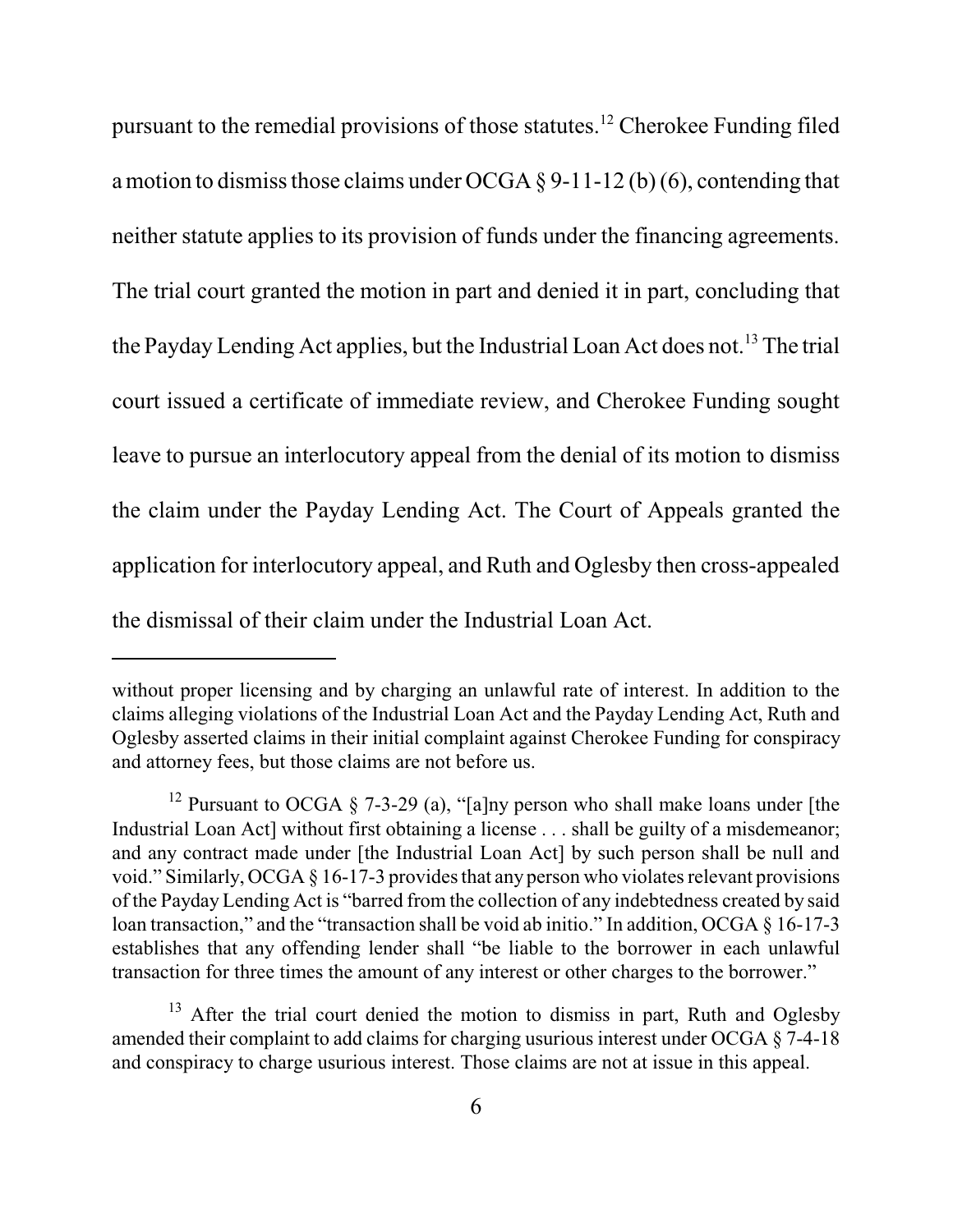The Court of Appeals concluded that neither statute applies, reasoning that the statutes apply only to "loans," that the provision of funds under an agreement that imposes only an uncertain and contingent repayment obligation is not a "loan," and that such a transaction is better characterized as an "investment contract." See Cherokee Funding, 342 Ga. App. at 408-410. Accordingly, the Court of Appeals affirmed the dismissal of the claim under the Industrial Loan Act, see id. at 411 (2), and it reversed the denial of the motion to dismiss the claim under the Payday Lending Act. See id. at 409 (1). We granted Ruth and Oglesby's petition for a writ of certiorari to consider whether the Court of Appeals correctly understood the scope of the Industrial Loan Act and the Payday Lending Act.

3. We turn first to the Industrial Loan Act, and we begin with the familiar and settled principles that inform our consideration of statutory meaning:

A statute draws its meaning from its text. When we read the statutory text, we must presume that the General Assembly meant what it said and said what it meant, and so, we must read the statutory text in its most natural and reasonable way, as an ordinary speaker of the English language would. The common and customary usages of the words are important, but so is their context. For context, we may look to other provisions of the same statute,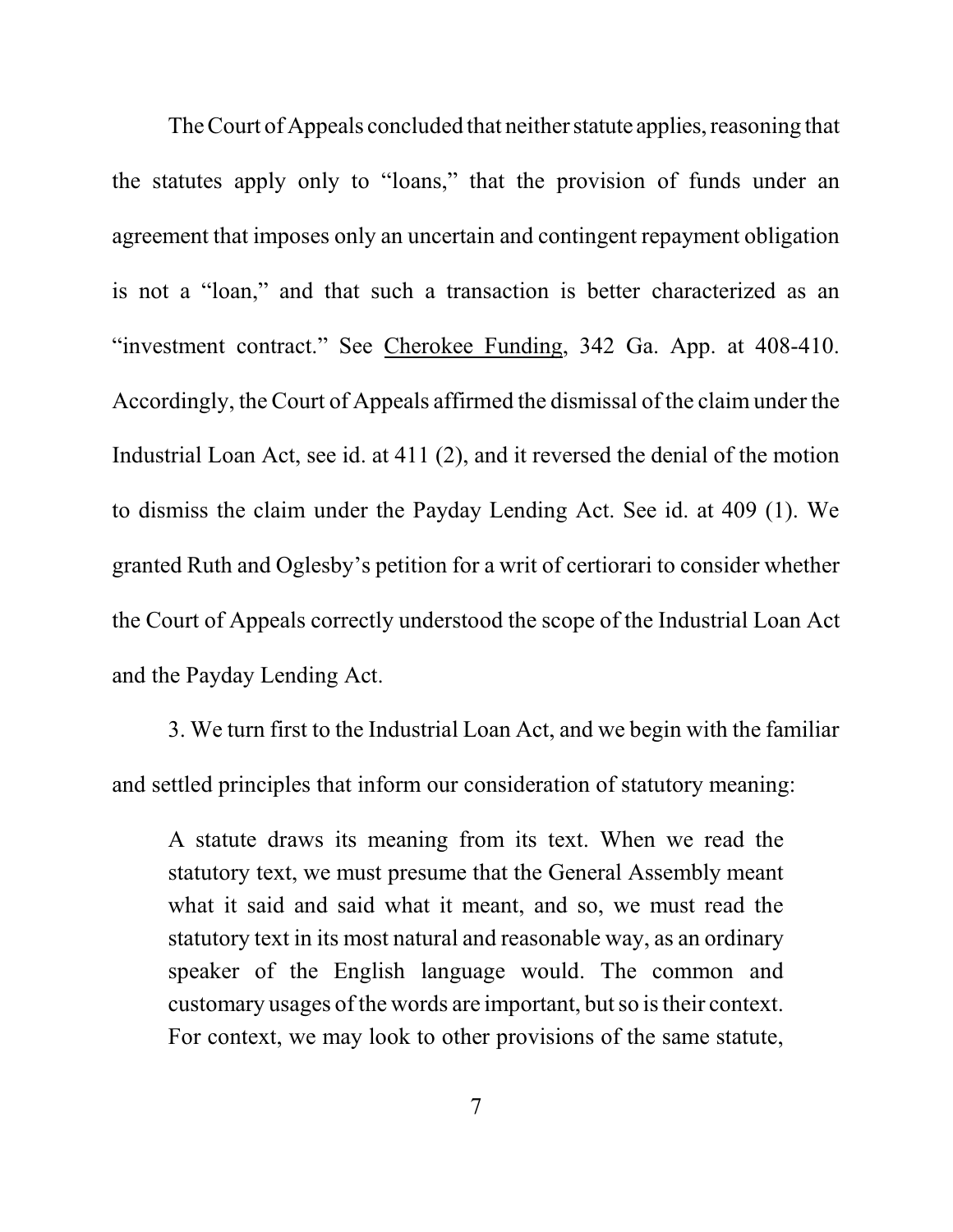the structure and history of the whole statute, and the other law constitutional, statutory, and common law alike — that forms the legal background of the statutory provision in question.

City of Marietta v. Summerour, 302 Ga. 645, 649 (2) (807 SE2d 324) (2017) (citations and punctuation omitted). By its terms, the Industrial Loan Act applies "to all persons . . . engaged in the business of making loans in amounts of \$3,000 or less," OCGA  $\S$  7-3-4,<sup>14</sup> it requires such persons to obtain a license from the state Industrial Loan Commissioner, see OCGA § 7-3-8, it limits the interest that can be charged upon loans of \$3,000 or less to "a rate not to exceed 10 percent per annum of the face amount of the contract," OCGA § 7-3-14 (1), and it specifies the other fees that permissibly may be charged to a borrower in connection with a loan of \$3,000 or less. See OCGA § 7-3-14 (2)-(5). See also OCGA § 7-3-15. The Industrial Loan Act provides that

no person [within the scope of the Act] shall charge, contract for, or receive, directly or indirectly, on or in connection with any loan, any interest, charges, fees, compensation, or consideration which is greater than the rates for same provided in [the Act] or engage in the business of making such loans of \$3,000 or less without a license from the Commissioner as provided in [the Act].

<sup>&</sup>lt;sup>14</sup> The Industrial Loan Act exempts certain businesses, such as banks, from its provisions, see OCGA § 7-3-6, but no one contends that Cherokee Funding is exempted from the Industrial Loan Act.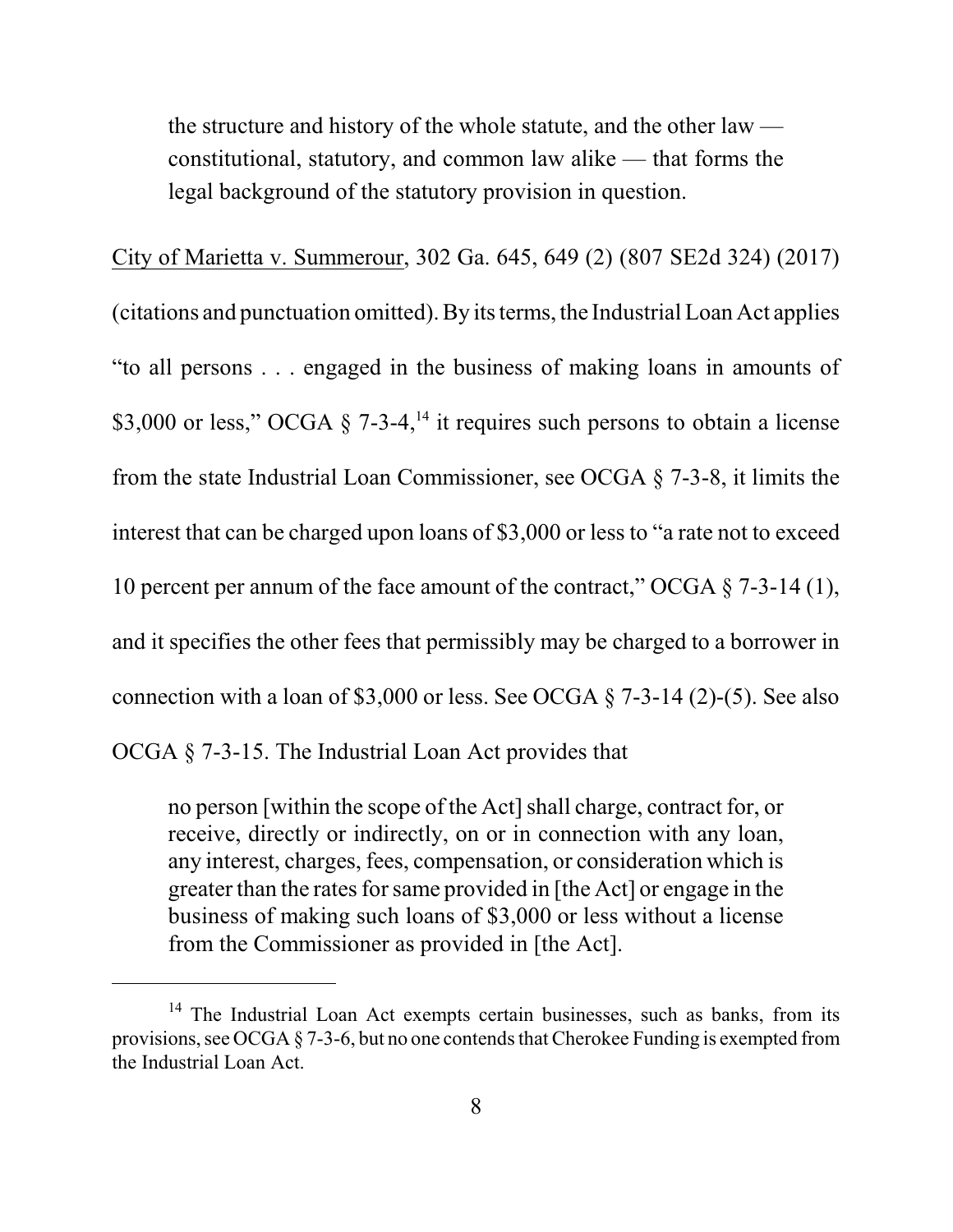OCGA § 7-3-4. Ruth and Oglesby allege that Cherokee Funding provided funds to themunder their financing agreements in installments of less than \$3,000, and they allege that Cherokee Funding has no license under the Industrial Loan Act. Whether they have stated a claim for a violation of the Industrial Loan Act, therefore, depends upon whether their transactions with Cherokee Funding amount to "loans."

The Industrial Loan Act expressly defines a "loan" as "any advance of money in an amount of \$3,000 or less under a contract requiring repayment and any and all renewals or refinancing thereof or any part thereof." OCGA § 7-3-3 (4). The financing agreements at issue in this case impose an obligation upon Ruth and Oglesby to repayCherokee Funding, but that obligation is a contingent and limited one. The obligation of repayment attached only upon the successful resolution of their personal-injury lawsuits, and even then, Ruth and Oglesby were obligated to repay no more than the amounts recovered in their lawsuits. In the event that they had been altogether unsuccessful in their lawsuits, the financing agreements are clear that Cherokee Funding would have "receive[d] nothing." An agreement that involves such a contingent and limited obligation of repayment is not a "contract requiring repayment," as those words are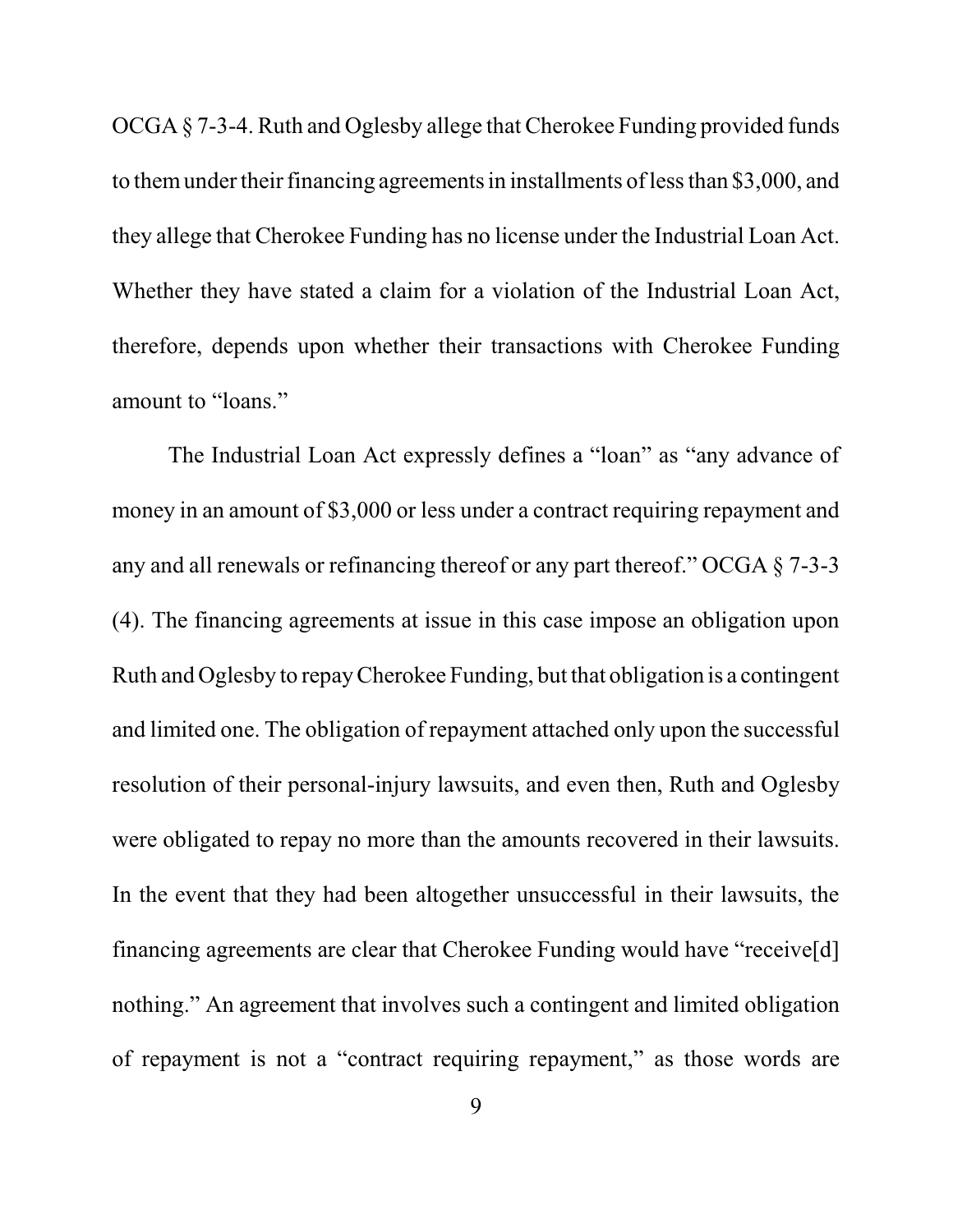commonly and ordinarily understood in the context of the law of usury. <sup>15</sup> See Anglo-Dutch Petroleum Intl., Inc. v. Haskell, 193 SW3d 87, 96-97 (Tex. App. 2006) (funding under contract providing that obligation to repay is contingent upon recovery in litigation was not an "loan" for the purposes of usury laws). "Where the payment of the principal sum depends upon the happening of any contingent event . . . the transaction is not amenable to the usury laws . . . ." Walton Guano Co. v. Copelan, 112 Ga. 319, 325 (2) (37 SE 411) (1900). We agree with our Court of Appeals that, when the obligation to repay is only contingent and limited, there generally is no "loan" for purposes of the Industrial Loan Act.

4. We reach the same conclusion with respect to the Payday Lending Act, which was enacted in 2004 to "strengthen the penalties for those engaging in

<sup>&</sup>lt;sup>15</sup> The general law of usury forms a significant part of the legal background for both the Industrial Loan Act and the Payday Lending Act, and the general law of usury, therefore, is important context that informs our understanding of the meaning of those statutes. See Summerour, 302 Ga. at 649 (2). We note, however, that even beyond the context of usury law, when a statute speaks of a "requirement" without any words of limitation, it commonly is understood to refer to an unconditional obligation, not a contingent one. See United States v. Phipps, 81 F3d 1056, 1060 (II) (D)  $(11<sup>th</sup> Cir. 1996)$  ("[W]e should read 'a report required' in [the statute] to mean a report that the financial institution is obligated to file, which is what 'required' means, not a report that it *would have been* obligated to file had circumstances been different." (emphasis in original)).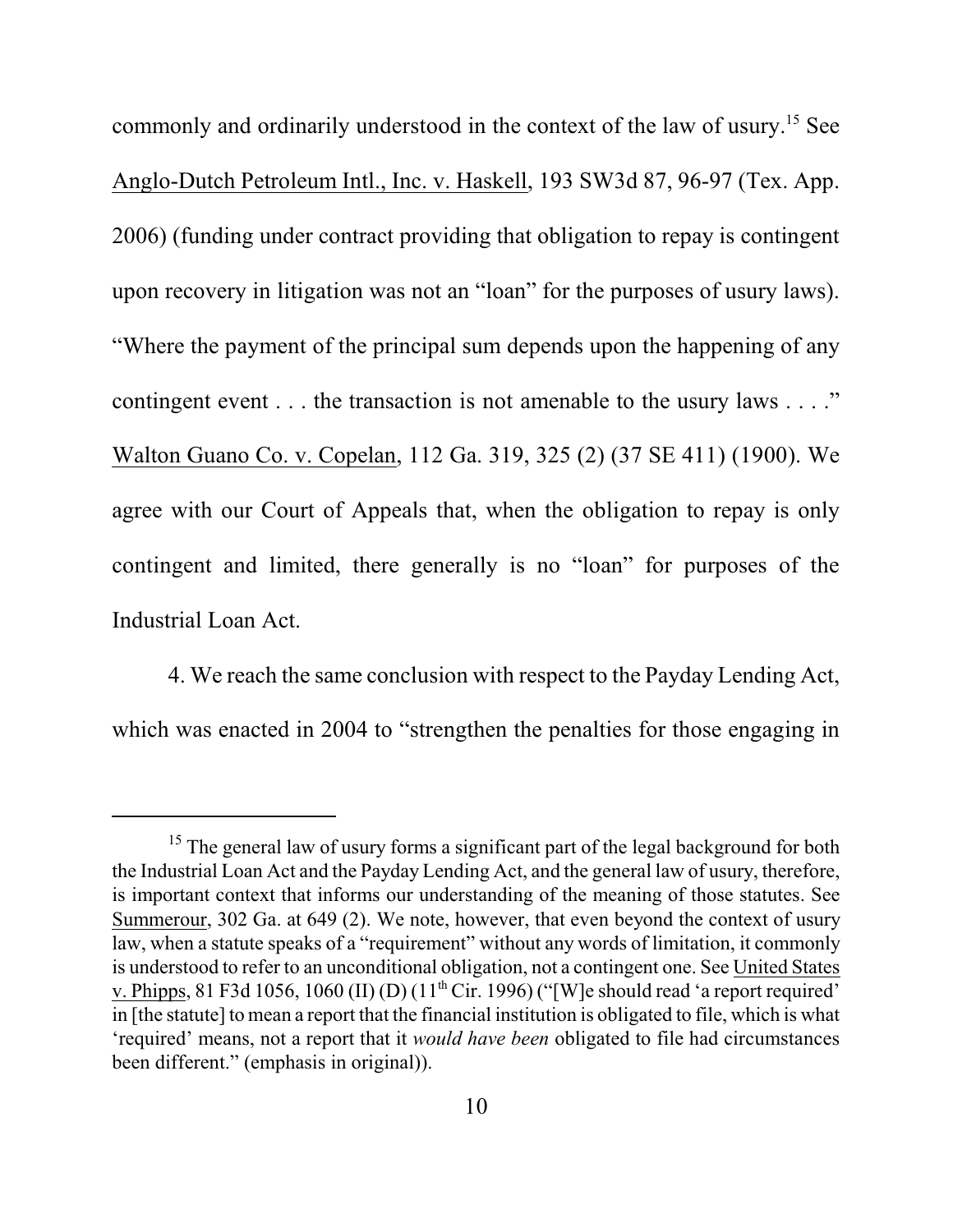[illegal] activities" "commonly referred to as payday lending, deferred presentment services, or advance cash services and other similar activities" and to "reiterate" that those activities were already unlawful in Georgia. OCGA § 16-17-1 (e). Like the Industrial Loan Act, the Payday Lending Act governs "the making of loans of \$3,000 or less," OCGA  $\S$  16-17-2 (a), and it generally prohibits "any person to engage in any business, in whatever form transacted, . . . which consists in whole or in part of making, offering, arranging, or acting as an agent in the making of loans of \$3,000.00 or less" subject to several enumerated exemptions. OCGA  $\S$  16-17-1 (a). Among the exemptions are loans authorized by the Industrial Loan Act or various other banking and financing statutes. See OCGA  $\S$  16-17-1 (a) (1)-(2). Also exempted are loans made by certain banks, OCGA § 16-17-1 (a) (3), and tax refund anticipation loans. OCGA § 16-17-1 (a) (4).

While the Payday Lending Act governs "the making of loans of \$3,000 or less," it does not expressly define the term "loan." But it implicitly gives meaning to that term by its provision that it "shall apply with respect to all transactions in which funds are advanced to be repaid at a later date," OCGA § 16-17-2 (b), a provision that is most reasonably understood to contemplate an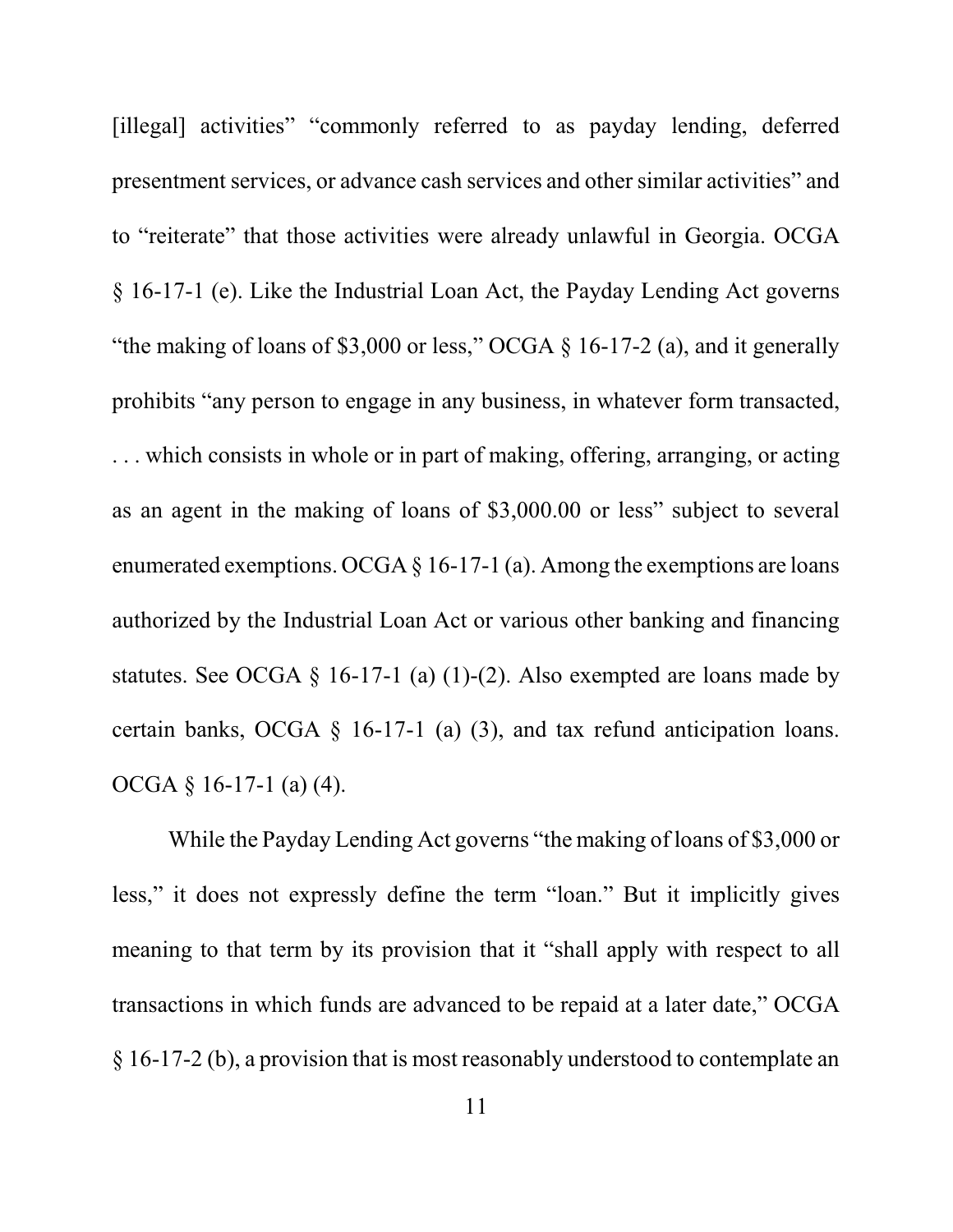agreement that imposes an obligation to repay. We fail to see any meaningful distinction between a "contract requiring repayment" (as used in the Industrial Loan Act) and an agreement pursuant to which "funds are advanced to be repaid" (as used in the Payday Lending Act). When funds are advanced under an agreement that repayment is required only upon the occurrence of a contingency, and even then, perhaps only to a limited extent (depending upon the particulars of the contingency), the funds are not, we think, "advanced to be repaid" for purposes of the Payday Lending Act. See Walton Guano, 112 Ga. at 325 (2). See also Anglo-Dutch Petroleum, 193 SW3d at 96-97. We agree with the Court of Appeals that the Payday Lending Act does not extend to such transactions.

5. On appeal, Ruth and Oglesby argue that the contingent repayment obligation in their financing agreements is illusory because Cherokee Funding only makes loans, they say, when the risk that the contingency will fail to arise is close to null. It is easy to imagine an agreement with a sham contingent repayment provision that reflects an attempt to evade the usury laws. And a court properly presented with a claim that a contingent repayment provision is a sham should look beyond the text of the agreement to "penetrate to the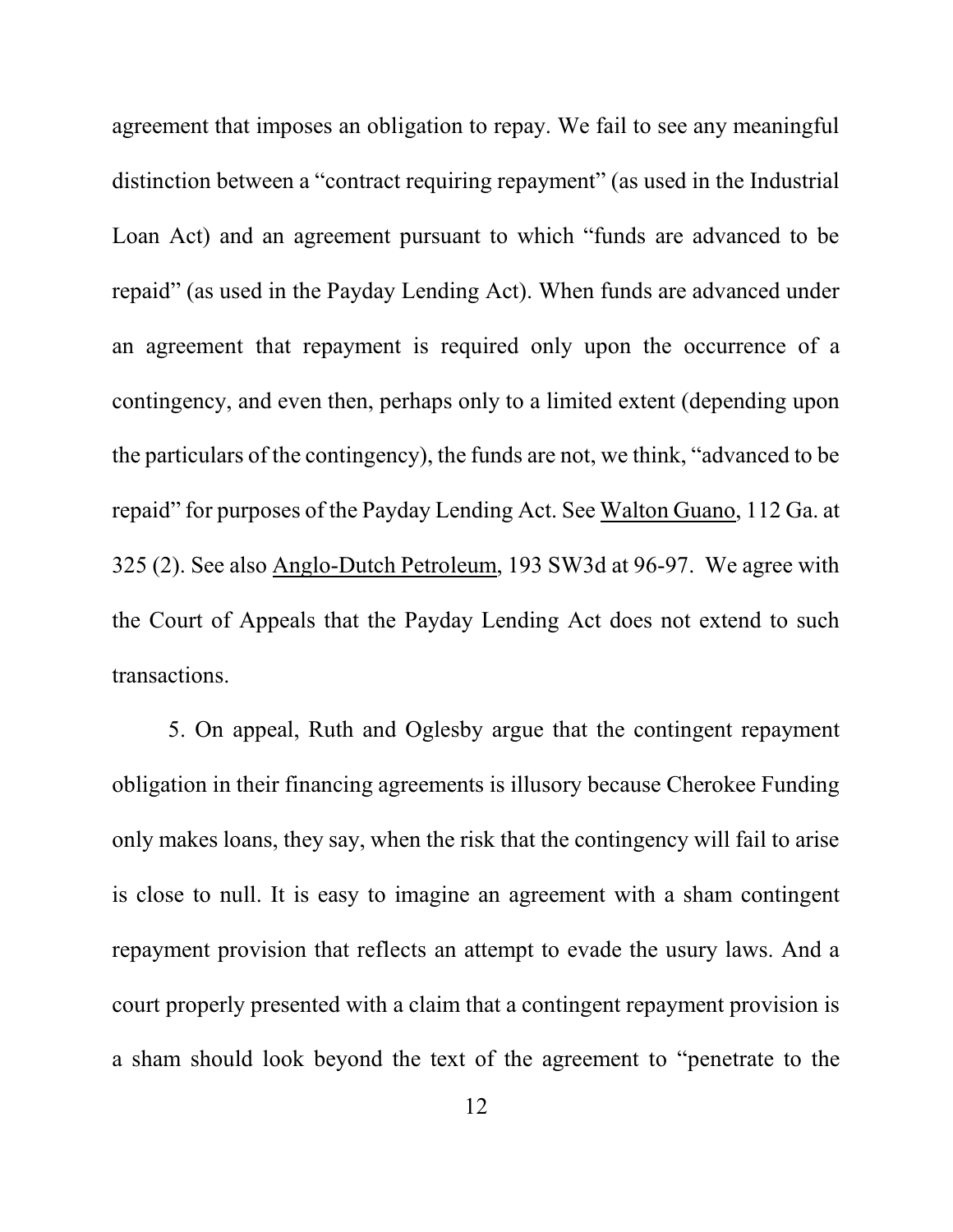substance" and perhaps find an unlawful loan, notwithstanding the contingency. See Pope v. Marshall, 78 Ga. 635, 640 (2) (4 SE 116) (1887) ("No disguise of language can avail for covering up usury, or glossing over a[] usurious contract. The theory that a contract will be usurious or not, according to the kind of paper bag it is put up in, or according to the more or less ingenious phrases made use of in negotiating it, is altogether erroneous. The law intends that a search for usury shall penetrate to the substance.") See also OCGA § 16-17-1 (c) ("The General Assembly has determined that various payday lenders have created certain schemes and methods in order to attempt to disguise these transactions."); OCGA  $\S$  16-17-2 (b) (3) (providing that the Payday Lending Act shall apply notwithstanding that the transaction includes "[a]ny other element introduced to disguise the true nature of the transaction as an extension of credit").

But this case — at least based on the pleadings to this point — presents no such claim. Ruth and Oglesby's complaint does not allege that the contingencies contained in the financing agreements were illusory, nor does it allege that there was no chance that they would be unsuccessful in their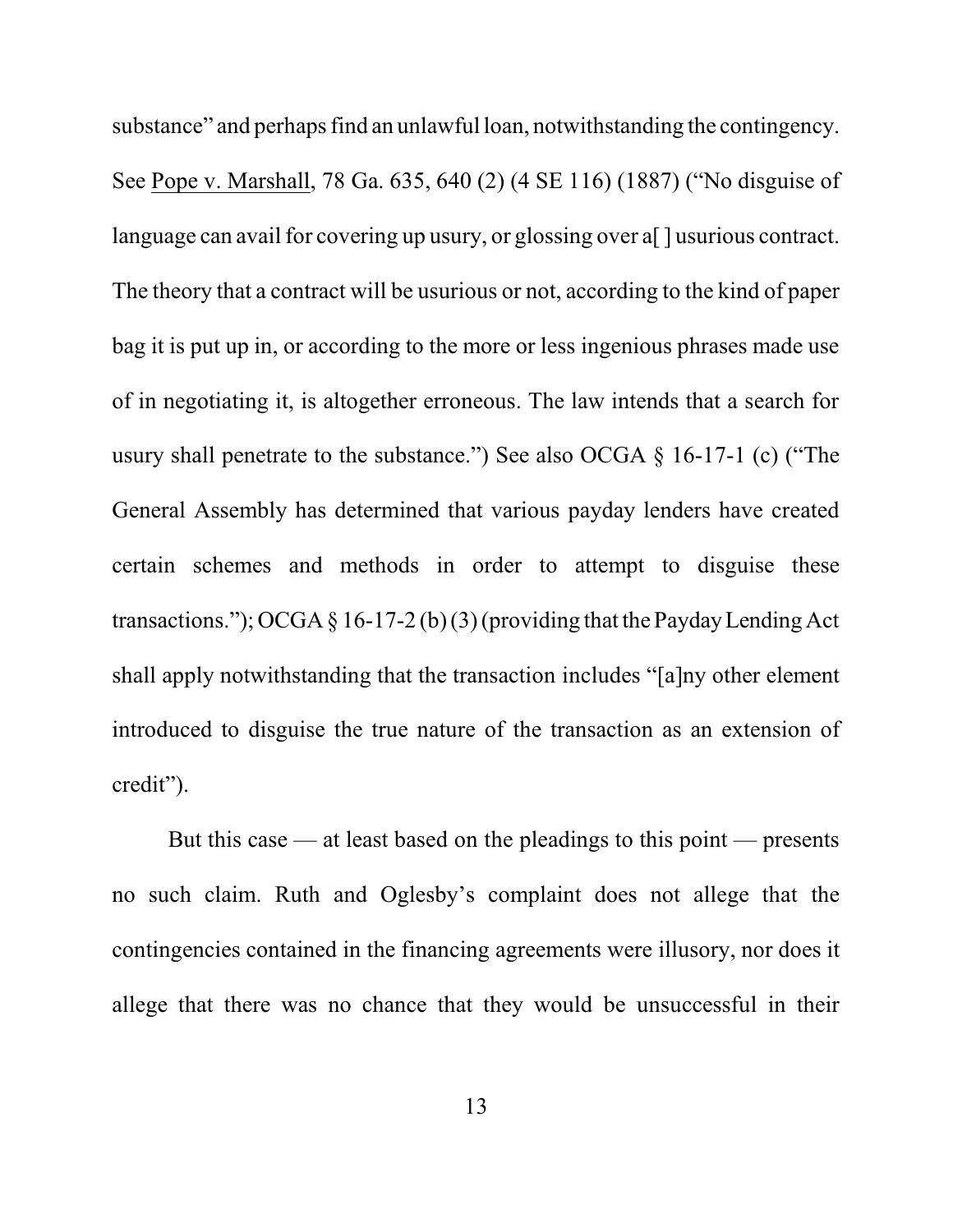underlying lawsuits.<sup>16</sup> And although a motion to dismiss for failure to state a claim should not be granted where "evidence may be introduced which will sustain a grant of the relief sought by the claimant," such evidence must be "within the framework of the complaint."RES-GA McDonough, LLC v. Taylor English Duma LLP, 302 Ga. 444, 445-46 (807 SE2d 381) (2017) (citation omitted). As a result, even if all of the factual allegations asserted in Ruth and Oglesby's complaint are accepted as true and construed in the light most favorable to them, they have failed to state a claim under either the Industrial Loan Act or the Payday Lending Act.

6. Based on the allegations contained in Ruth and Oglesby's complaint, the Industrial Loan Act and the Payday Lending Act do not apply to the

 $16$  It is unclear whether the outcome of yet-to-be resolved litigation ever can be certain enough to render a contingency based on the result of pending litigation illusory. See Anglo-Dutch Petroleum, 193 SW3d at 96-97.